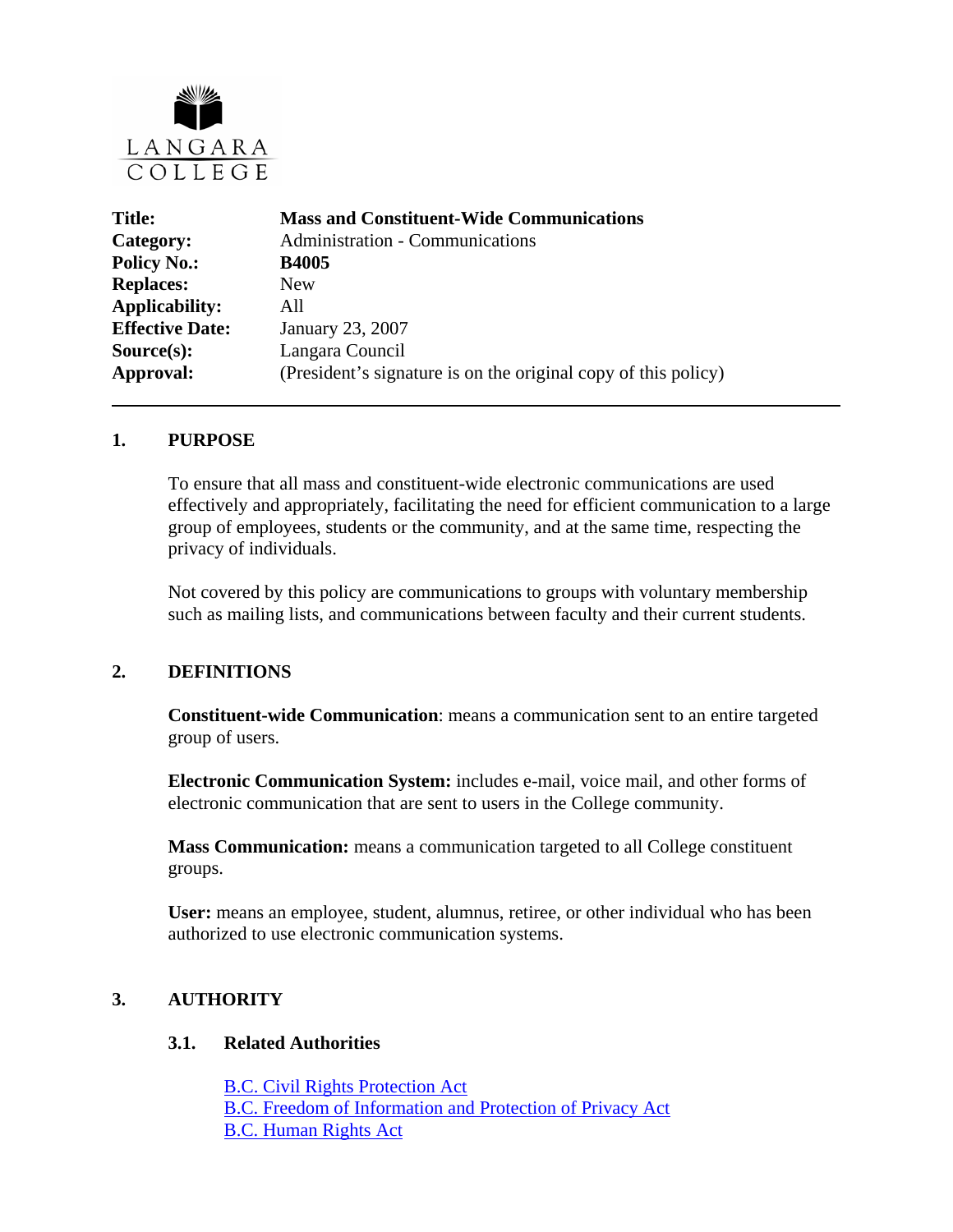[B.C. Privacy Act](http://www.qp.gov.bc.ca/statreg/stat/P/96373_01.htm) [Criminal Code of Canada](http://laws.justice.gc.ca/en/c-46)

### **3.2. Related Policies**

[Access to Information](http://www.langara.bc.ca/policies/B5001.pdf)  [Code of Academic Conduct](http://www.langara.bc.ca/policies/F1004.pdf) [Code of Conduct](http://www.langara.bc.ca/policies/B3002.pdf) [Computer and Computing System Use](http://www.langara.bc.ca/policies/B5002.pdf) [Conflict of Interest](http://www.langara.bc.ca/policies/B3003.pdf) [Copyright Compliance](http://www.langara.bc.ca/policies/B5003.pdf)  [Copyright Ownership](http://www.langara.bc.ca/policies/B5004.pdf) [Electronic Communication](http://www.langara.bc.ca/policies/B4002.pdf)  [Human Rights](http://www.langara.bc.ca/policies/B3008.pdf)  [Managing Access to Student Computer Records](http://www.langara.bc.ca/policies/E2001.pdf) [Records and Information Management](http://www.langara.bc.ca/policies/B5010.pdf)  [Web Publishing](http://www.langara.bc.ca/policies/B5006.pdf) 

# **4. RELATIONSHIPS WITH COLLECTIVE AGREEMENTS**

Not applicable.

# **5. POLICY**

- **5.1** A mass communication requires the authorization of the President, except for emergency electronic communication system shutdown warnings.
- **5.2** Mass communication will be reserved for rare and urgent notices, such as safety, computer system, or security alerts or major changes in College policy or procedures that are imminent.
- **5.3** Constituent-wide communication to targeted groups of students and/or employees for the specific purpose of communicating information related to an organizational unit, requires the authorization of the manager directly responsible for the specific organizational unit.

 For example: Department Chairs authorize constituent-wide communication to all employees in their department or all students registered in courses offered by the department. Such authorizations will be for a defined period or number of occurrences.

**5.4** Constituent-wide communication to groups of applicants and other potential students requires the authorization of the Dean of Student Support Services or the Dean of Continuing Studies.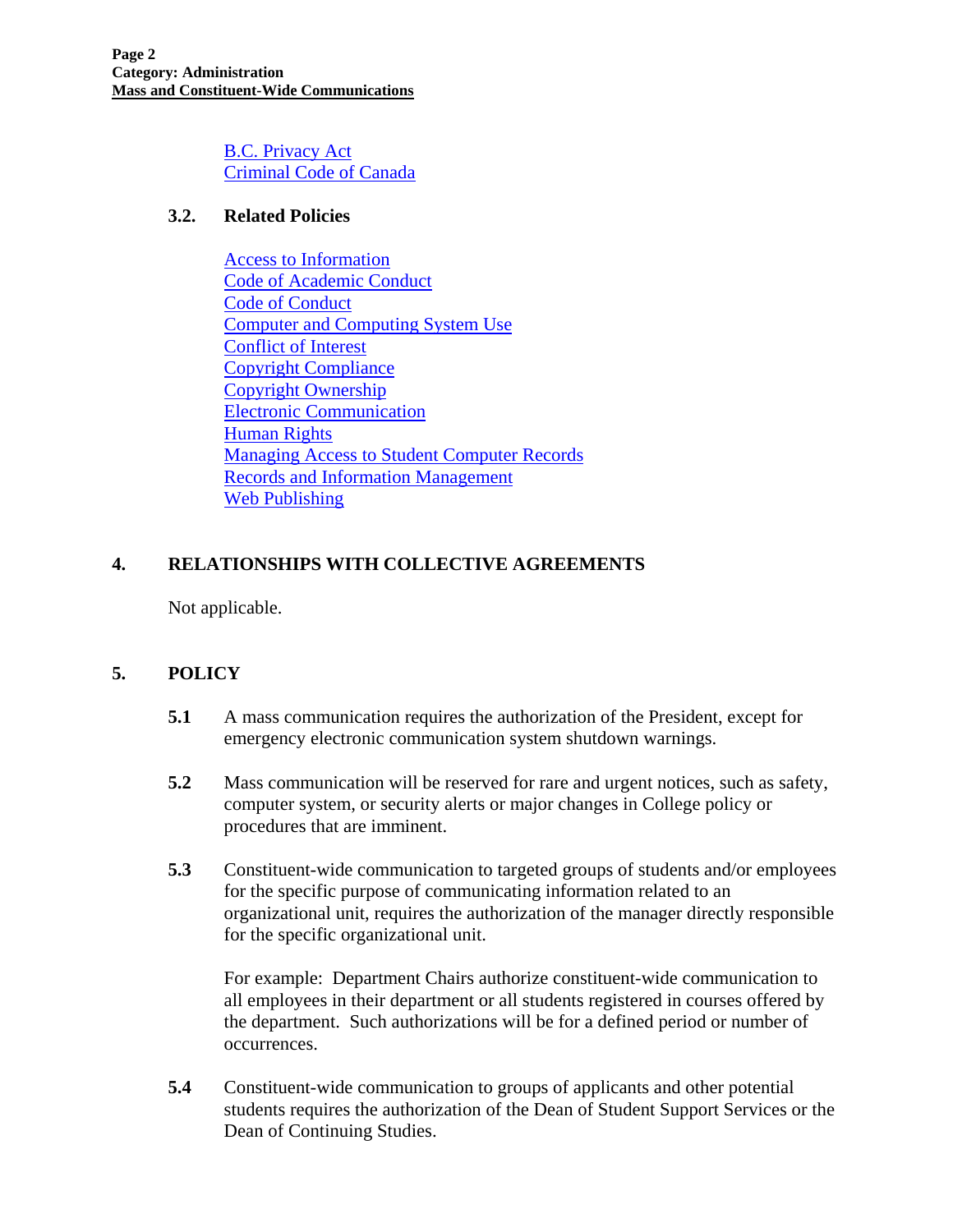- **5.5** Constituent-wide communication to all employees, except for voice mail, requires the authorization of the Director of Human Resources.
- **5.6** Constituent-wide communication to all employees regarding planned facilities or electronic communication system shutdown requires the authorization of the Director of Information and Computing Services.
- **5.7** Prior to approving a constituent-wide communication, the authorities noted in 5.3 through 5.6 will ensure that the message is congruent with any other communiqués on the topic that have or may be planned by other College departments.
- **5.8** The message in a constituent-wide communication will make it clear that the recipient should not reply.
- **5.9** Mass communication using the voice mail system requires approval of the President.
- **5.10** E-mail attachments will not be sent with constituent-wide communications.
- **5.11** The Director of Information and Computing Services (ICS) is responsible for development of systems required to implement this policy.
- **5.12** Users who violate this policy will be dealt with as per policies B3002 Code of Conduct and B5002 Computer and Computing Use.

### **6. GUIDELINES/STANDARDS**

Not applicable.

### **7. EXCEPTIONS**

Not applicable.

### **8. PROCEDURES**

**8.1** To request that a mass communication be sent, individuals will contact the Office of the President with the content of the message and a justification for the distribution. If the request is approved, the message will be sent by the Office of the President.